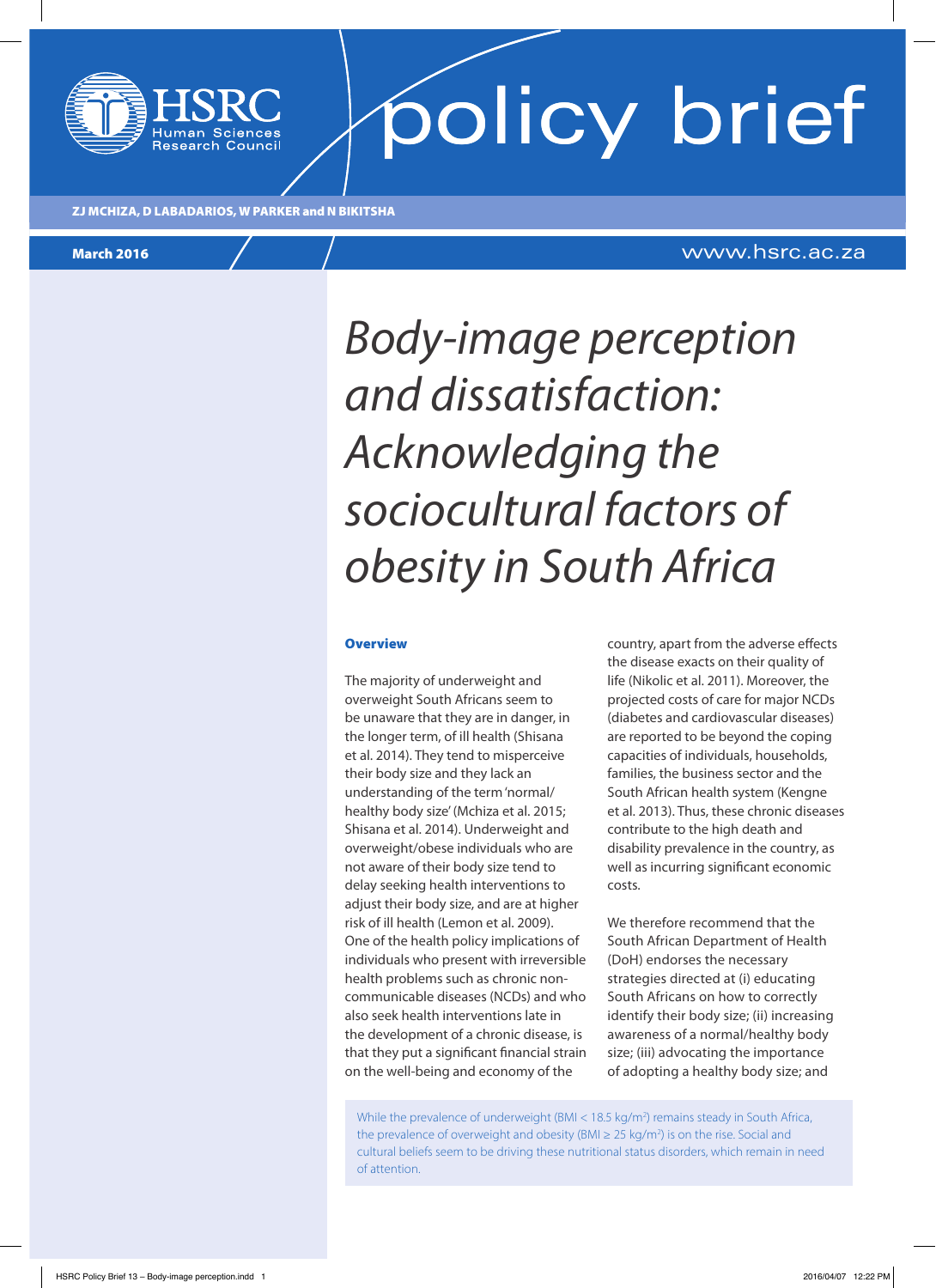## policy brie

www.hsrc.ac.za

(iv) restricting the use of the current terminology (i.e. 'lose or gain weight') in South African health messages. This terminology appears to have the potential to harm individuals by increasing the stigma attached to being thin or fat, and also increases pressures to engage in unsafe weight-control behaviours.

#### Background and context

While the condition of being underweight remains a problem among younger South Africans, the number of overweight and obese individuals is increasing across the lifespan in the country (Puoane et al. 2002; Shisana et al. 2014). The majority of underweight and overweight South Africans are unable to correctly identify their own body size – that is, their body mass index (BMI).<sup>1</sup>

The majority of underweight and overweight South Africans also misunderstand or misinterpret the term 'normal/healthy BMI'. In fact, Shisana et al. (2014) have shown that only a relative minority of males and females (9.6% and 14.2%, respectively) understand the term 'normal/healthy BMI' (i.e. BMI =  $18.5 - 24.9$  kg m<sup>2</sup>). Mchiza et al. (2015) further showed that 93.4% of underweight (thin) South Africans tend to overestimate their BMI (i.e. they thought they were fatter), while 64.1% and 83.1% of overweight and obese South Africans, respectively, tend to underestimate their BMI (i.e. they thought they were thinner). Data regarding BMI distortion among South Africans are shown in Figure 1.

Figure 1 also provides information regarding South Africans' dissatisfaction with their BMI/body weight: about half of those who were underweight or obese (58.6% and 51.7%, respectively) were dissatisfied with their BMI/body weight. This could be due to the social and cultural norms of body size in the country, which seem to increase the stigma attached to being thin or

fat (Mchiza et al. 2011; Walker et al. 1991). This stigma is thought to make individuals vulnerable to engaging in unsafe weight-control behaviours (Visser et al. 2014; Walker et al. 1991).

In light of these data, the DoH needs to acknowledge the effects that social and cultural norms of body size have on the development of underweight, overweight and obesity in the country. The recommendations in this policy brief should be considered and implemented within the context of current interventions in addressing overweight and obesity in the country.

#### Stigma attached to being thin or fat in South Africa

In a multi-ethnic country such as South Africa, the stigma attached to being thin or fat is often understood in terms of societal norms. These norms are shown to either emphasise or discourage thinness or excess weight. In fact, substantiated localised South African evidence has suggested that black, poorer and rural South Africans accentuate fatness and regard it

Figure 1: Prevalence of BMI distortion\* and dissatisfaction across BMI categories of South Africans aged 15 years and older



*Source: Mchiza et al. (2015) \*BMI distortion = Misinterpretation of BMI*

<sup>1</sup> To calculate BMI, divide the body weight (in kilograms) by the square of the body height (in metres). A normal/healthy BMI lies within the range 18.5–24.9 kg/m<sup>2</sup>.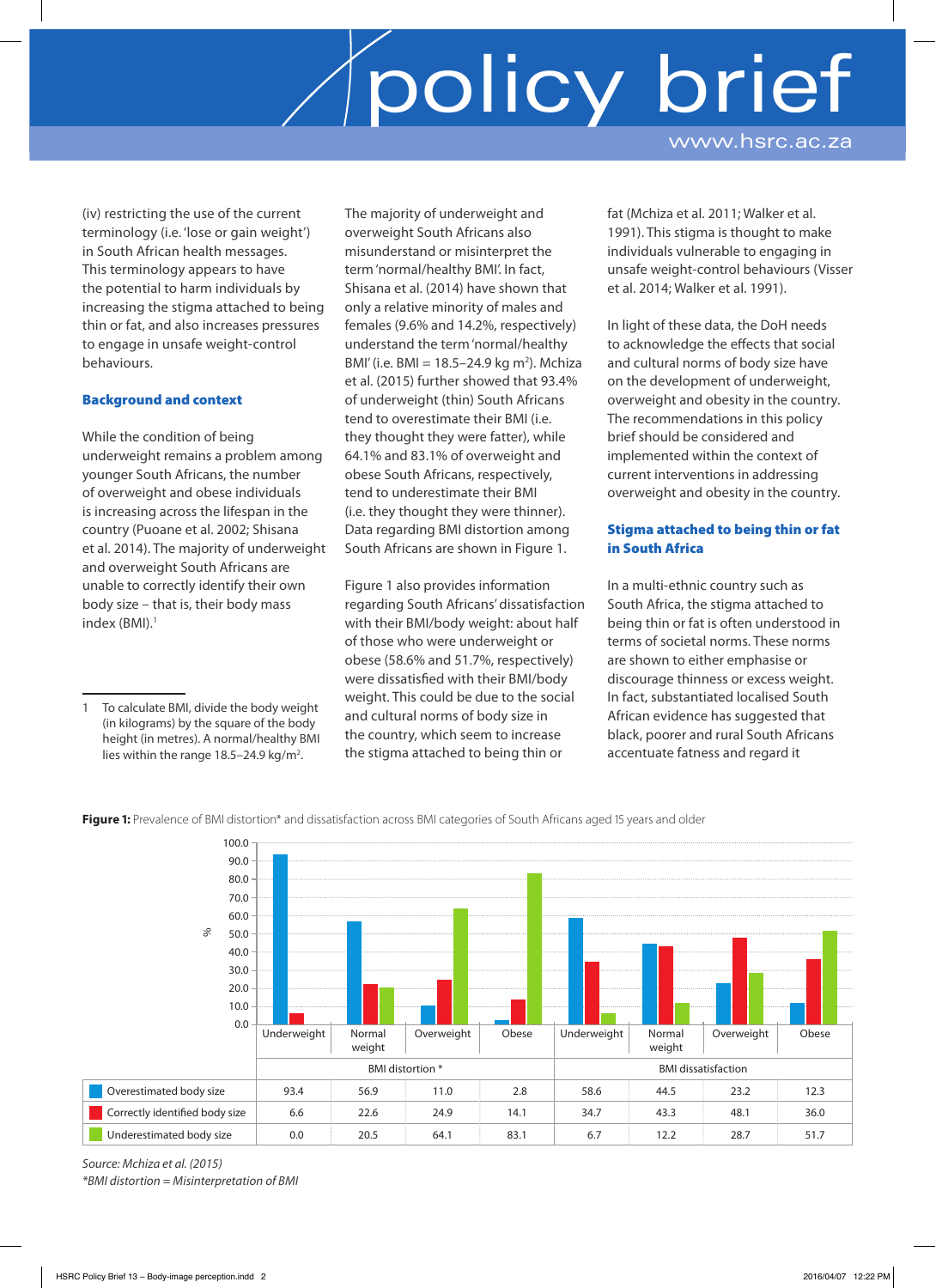### policy brie www.hsrc.ac.za

as a symbol of beauty, autonomy, economic freedom, health and fertility (Mchiza et al. 2011). White, affluent and urban South Africans, on the other hand, seem to prefer thinness, and equate obesity with unattractiveness (Mchiza et al. 2011; Walker et al. 1991). This perception has been shown to have a major impact on the body image (BI) of South Africans (Mchiza et al. 2011; Walker et al. 1991). As such, individuals who view their BI as thin or fat tend to internalize these social stereotypes. As a result, they feel bad about their physical appearance and thus they develop negative BI.

#### BI research in South Africa

BI is defined as the way people view (perceive) their body size as well as the way they feel about it (Mchiza et al. 2011). BI research in South Africa emerged in the early 1990s. A study carried out by Walker et al. (1991) established that South African adolescent girls were concerned about their weight, desired to lose weight, and engaged in unsafe weight-control behaviours such as binge eating, fasting, vomiting and laxative use. Walker et al. (1991) also showed that because obesity was more prevalent in black girls, these girls reported a greater desire to lose weight; however, in comparison with their Indian and white counterparts, they seldom seriously attempted to lose weight.

The first national BI study on adults was conducted in 1999 by Puoane et al. (2002) as part of the South African Demographic and Health Survey. The study found that only 9.7% of men and 22.1% of women in the survey perceived themselves as being overweight when in fact 29.2% of male and 56.6% of female respondents were classified as overweight or obese as defined by their BMI. Moreover, while approximately 50–60% of women from each ethnic group were overweight or obese, black women were far less likely to

view themselves as overweight (16%) compared to coloured women (34%) and white women (54%). In this research ethnicity differentiated BI.

Other studies measured BI perceptions in national samples of South African adolescents (Reddy et al. 2003; Reddy et al. 2010). The results showed that there had been an increase in the percentage of youth who were unhappy about their weight and were trying to lose or gain weight, from 45.8% in 2008 to 55.2% in 2011. In these studies the majority of boys perceived themselves as being underweight and reported wanting to gain weight, while girls perceived themselves as being overweight and reported wanting to lose weight. The studies also showed that black and coloured youth were more likely to perceive themselves as underweight, while white and Indian youth perceived themselves as overweight.

This research was followed by a series of other localised studies (Visser et al. 2014; Wittenberg 2011) that further emphasised culture, age, gender, geographic location and social class to be the major contributors to unrealistic BI perceptions. Mchiza et al. (2011) documented an association between family resemblance and BI stereotypes. This study showed that black families underestimated their body size to a greater extent, while white families overestimated it. When compared to families from other ethnic groups, black families regarded a larger body size as ideal, and also recognized it as a symbol of beauty and respect. In terms of family resemblance, mothers were shown to model these unhealthy body-size preferences to their pre-adolescent daughters.

In 2011, the first South African National Health and Nutrition Examination Survey (SANHANES-1) shed additional light on the extent of BI stereotype problems in the country (Shisana et al. 2014). In

this research, more than 60% of South Africans 15 years and older seemed to be happy about their current bodysize status, with very few overweight or underweight people (12% and 10%, respectively) attempting to lose or gain weight. Interestingly, although over 85% of South Africans were cognisant of a fat and a thin body size, very few of them could identify a 'normal/healthy body size'. In fact, only 18.2% of children, and 9.6% and 14.2% of adult males and females, respectively, were able to correctly identify a normal/healthy body size. According to ethnicity, black South Africans had the least ability to correctly identify a normal/healthy body size when compared with other ethnic groups.

Mchiza et al. (2015, forthcoming) investigated the relationships between BI, BMI, sociodemography and weight control in South Africa using the results of the SANHANES-1. The study showed that the majority of South Africans (84.5%) perceived their BMI incorrectly, and thus fewer of them (45%) were dissatisfied with their current BMI; hence, only 12% and 10% attempted to lose or gain weight, respectively (Mchiza et al. 2015). Both overweight and obese individuals tended to underestimate their body size, but because of increased desires to be thinner, obese individuals expressed this desire to a greater extent than overweight individuals. Among normalweight and underweight participants who overestimated their body size, underweight individuals expressed the desire to be fatter to a greater extent than normal-weight individuals. While BMI seemed to be the main determinant of BI and desires to lose or gain weight in South Africa (Mchiza et al. 2015), social class, gender and race seemed to be the major modifiers of BMI (Mchiza et al. forthcoming). As such, promoting an appropriate perception of BMI is an important component of any intervention aimed at achieving a healthy BMI.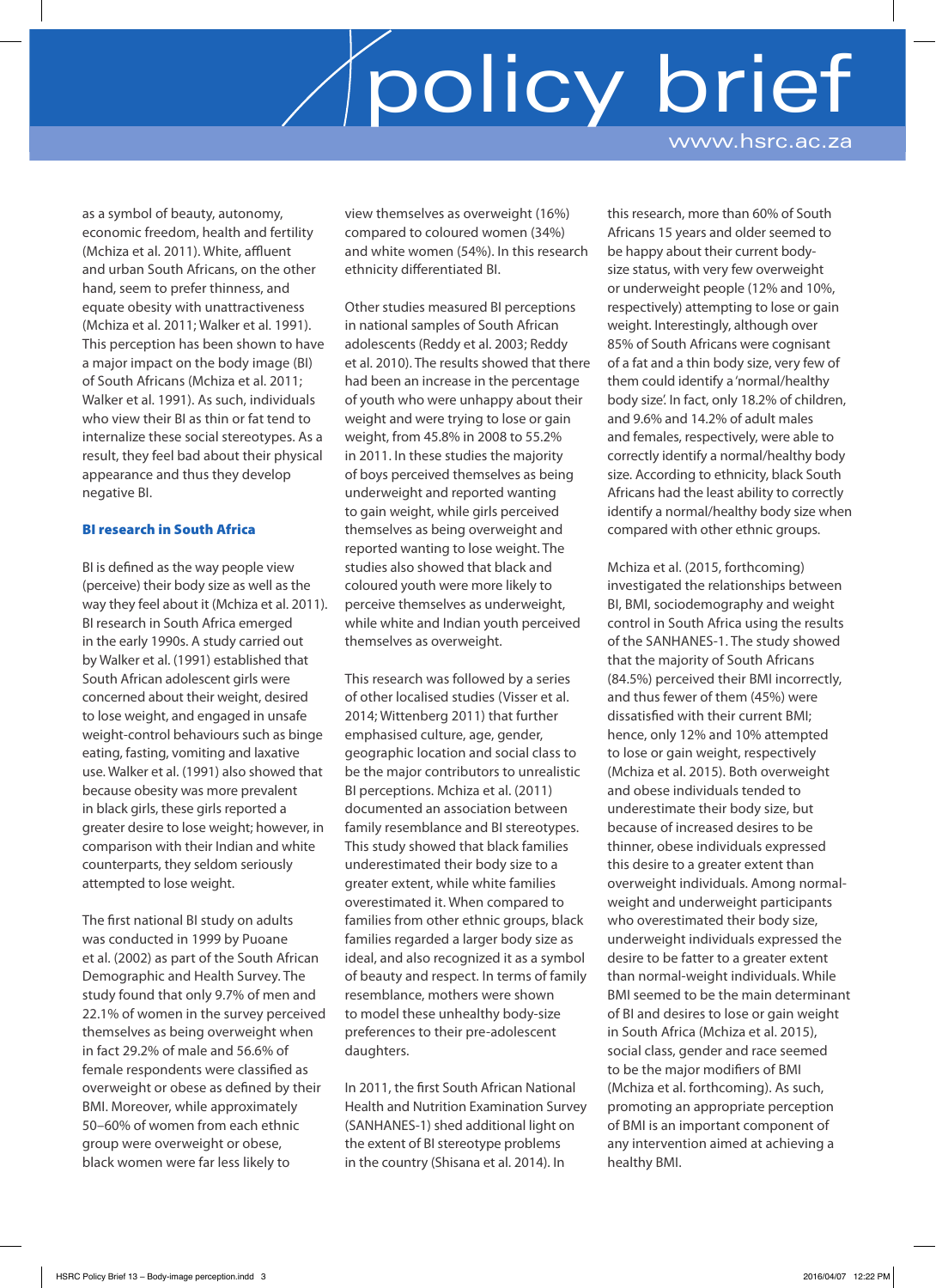## policy brief

www.hsrc.ac.za

#### Effects of underweight, overweight and obesity

- The economic costs, direct and indirect, of the consequences of being underweight or overweight/ obese in South Africa are high (Kengne et al. 2013) and require policy interventions directed at achieving normal BMIs as well as improvements in productivity and economic development.
- In South Africa those individuals who present with NCDs often do not bear the full costs of ill health associated with their weight problems, unless their insurance plan is cost-adjusted for their weight status and lifestyle practices. Instead, increased healthcare costs are borne by others, such as employers, those in the insurance risk pool and taxpayers, depending on the specific plan and other health insurance policies in the country (Kengne et al. 2013).
- More importantly, in South Africa the cost of early death of parents due to ill health as a consequence of being overweight or obese is carried over to the carers of orphans, thus increasing the personal and social burden of these carers, who are mostly young siblings and/or the elderly (Kengne et al. 2013).

#### Recommendations

The DoH needs to acknowledge the effects that sociodemography (i.e. social class, gender) and culture (e.g. race) have on the development of underweight, overweight and obesity in the country. In this regard, the following recommendations are proposed for implementation:

- The DoH needs to incorporate the sociocultural dimensions of obesity in the current Strategy for the Prevention and Control of Obesity in South Africa (DoH 2015).
- The DoH should initiate a communication programme that

draws attention to problematic bodysize stereotypes, with the intention of normalising healthy BMI and BI concepts among South Africans.

- The DoH should support strategies to dispel dangerous stereotypes related to South Africans' BI perceptions.
- The DoH needs to endorse educational messages targeted at empowering South Africans on how to identify a healthy BMI and how to view their BMI correctly.
- The focus of health interventions needs to be changed from using the terminology of urging people to 'lose or gain weight'. Instead, the emphasis should be on educating South Africans on the benefits of adopting a normal/healthy BMI.
- The DoH needs to support and fund the development of a marketing tool/strategy that endorses a healthy BMI in a functional, transdisciplinary, multi-stakeholder environment.

Despite some notable achievements, the nutritional status of South Africans of all ages, a population that continues to consume a diet of marginal dietary diversity, remains a serious concern. With regard to body-weight management, there is good reason to believe that implementing the recommendations in this policy brief would not only improve the personal well-being of the citizenry, but would also enhance the economy of the country by curtailing the costs and healthcare needs related to managing NCDs and their complications.

#### References

DoH (Department of Health) (2015) *Strategy for the prevention and control of obesity in South Africa 2015–2020: A long and healthy life for all South Africans*. Pretoria: DoH. Accessed March 2016, http:// www.health-e.org.za/wp-content/ uploads/2015/12/National-Strategyfor-prevention-and-Control-of-Obesity-4-August-latest.pdf

- Kengne AP, Mchiza ZJ, Amoah AGB & Mbanya JC (2013) Cardiovascular diseases and diabetes as economic and developmental challenges in Africa. *Progress in Cardiovascular Diseases* 56: 302–313
- Lemon SC, Rosal MC, Zapka J, Borg A & Andersen V (2009) Contributions of weight perceptions to weight loss attempts: Differences by body mass index and gender. *Body Image* 6(2): 90–96
- Mchiza ZJ, Goedecke JH & Lambert EV (2011) Intra-familial and ethnic effects on attitudinal and perceptual body image: A cohort of South African mother-daughter dyads. *BMC Public Health* 11: 433
- Mchiza ZJ, Parker W, Makoae M, SewpaulR, Kupamupindi T & Labadarios D (2015) Household income, gender and race are major modifiers for body image in South Africa: SANHANES-1. *BMC Public Health* 15(1). DOI: 10.1186/s12889- 015-2324-y
- Mchiza ZJ, Parker W, Makoae M, SewpaulR, Kupamupindi T & Labadarios D (Forthcoming) Gender, household income, education level and race are major modifiers for BI in South Africa: SANHANES-1. *Public Health Nutrition*
- Nikolic IA, Stanicole AE & Zaydman M (2011) *Chronic emergency: Why NCDs matter*. Health, Nutrition and Population (HNP) discussion paper. Washington, DC: World Bank
- Puoane T, Steyn K, Bradshaw D, Laubscher R, Fourie J et al. (2002) Obesity in South Africa: The South African Demographic and Health Survey. *Obesity Research* 10(10): 1038–1048
- Reddy SP, James S, Sewpaul R, Koopman F, Funani NI et al. (2010) *Umthenthe Uhlaba Usamila – the 2nd South African Youth Risk Behaviour Survey 2008*. Cape Town: South African Medical Research Council